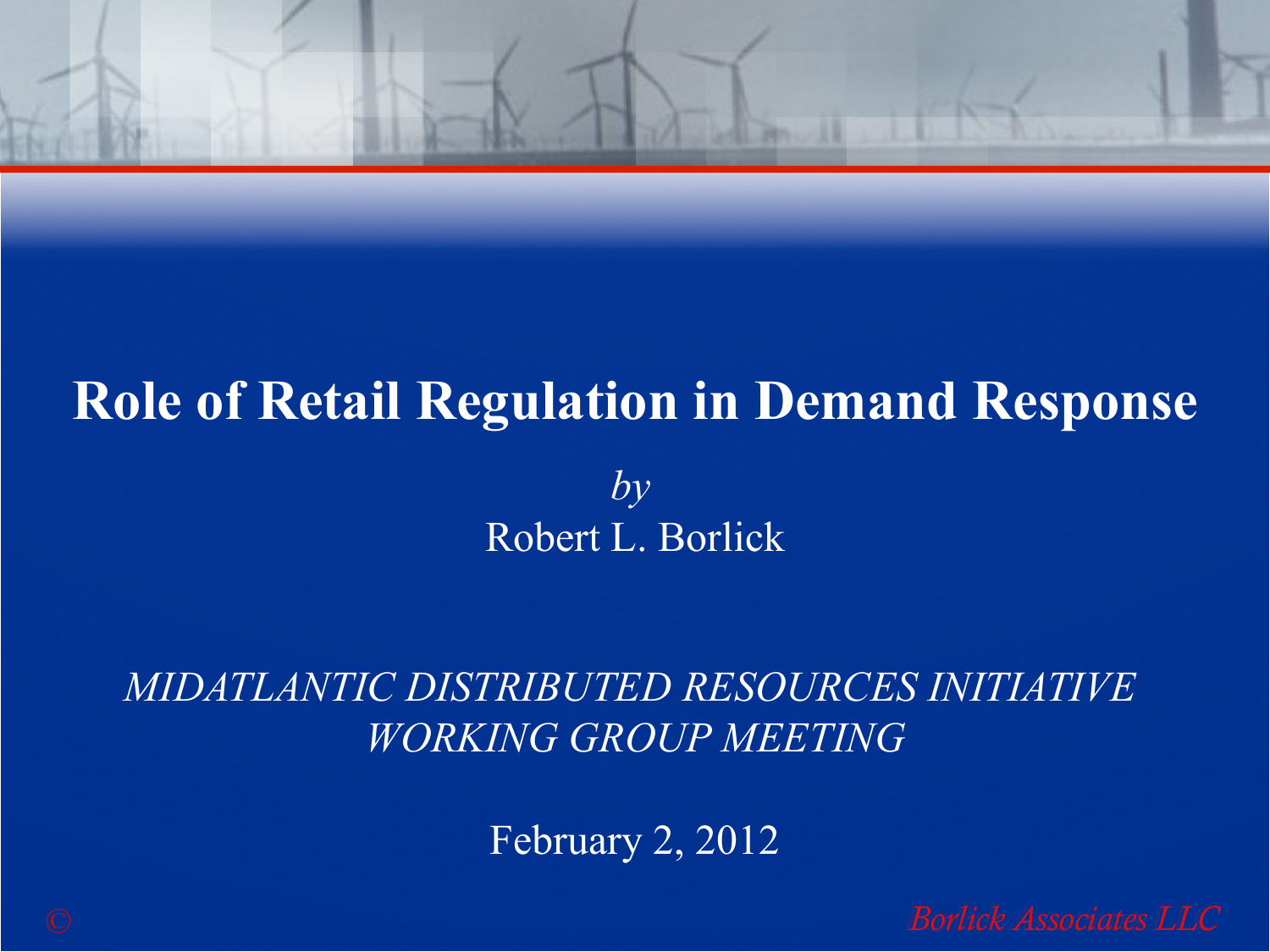#### **Overview**

- $\triangleright$  This presentation addresses the issue of jurisdictional authority over demand response – FERC vs. the States.
- $\triangleright$  The answer depends on the nature of the product provided by the demand response.
- $\triangleright$  Also discussed are the consequences of FERC Order 745 for retail demand response programs.
- $\triangleright$  In addition, the impact of an inevitable game-changer, the "energy-only" market is discussed.
- $\triangleright$  It concludes that over time the jurisdictional authority of State regulators over demand response is likely to increase.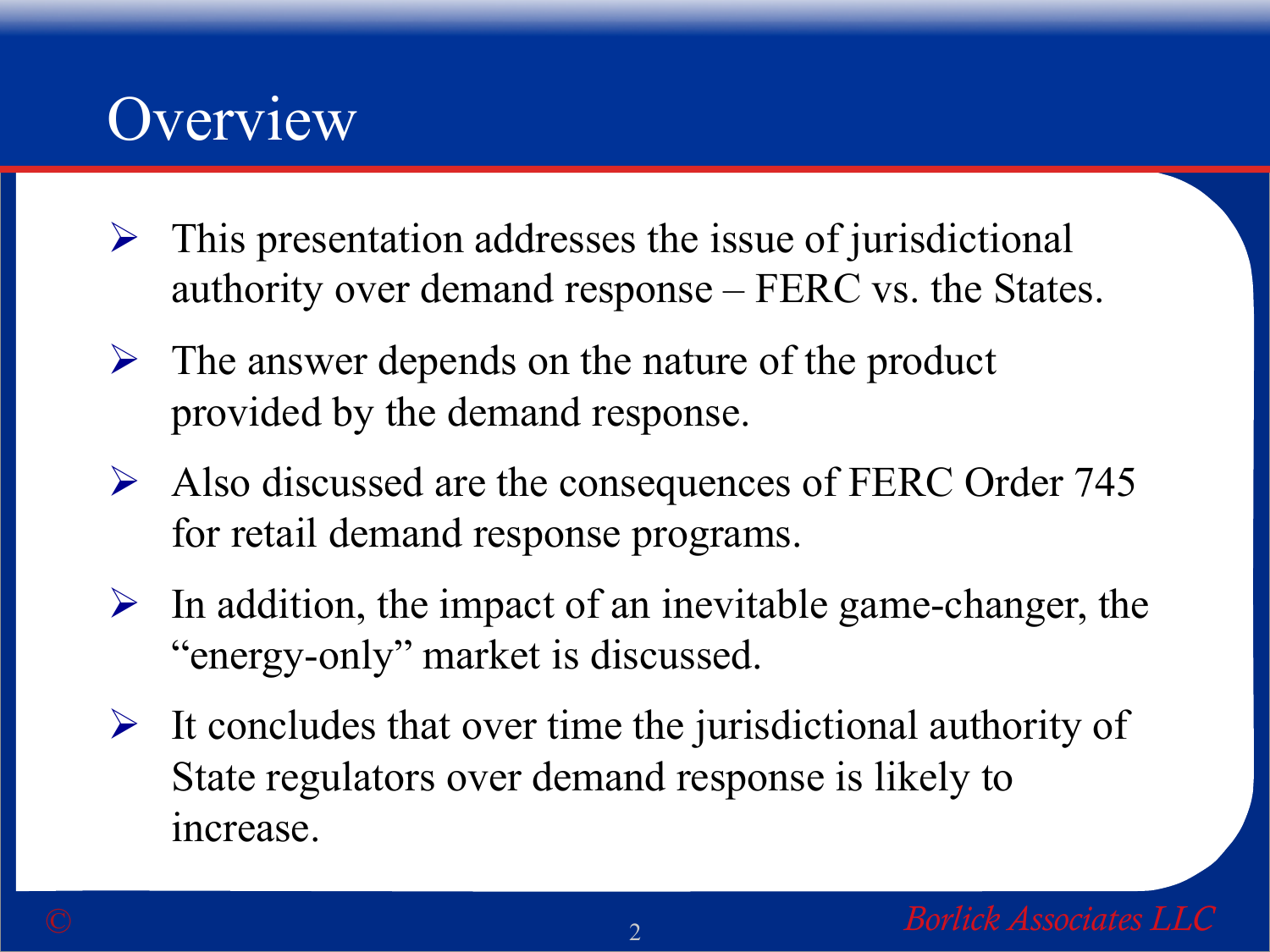# Jurisdictional Authority

- $\triangleright$  All demand response is produced by end-use consumers, i.e., retail customers.
- $\triangleright$  Retail regulators have authority over demand response that are retail products, i.e., transactions between retail customers and their LSEs.
- $\triangleright$  Demand response becomes a wholesale product only if it is sold into a wholesale market by either the retail customer's LSE or by an ARC.
	- Retail customers cannot directly trade in wholesale markets.
	- Large customers, like Alcoa, typically set up subsidiaries that are LSEs dedicated to serving one retail customer (the parent).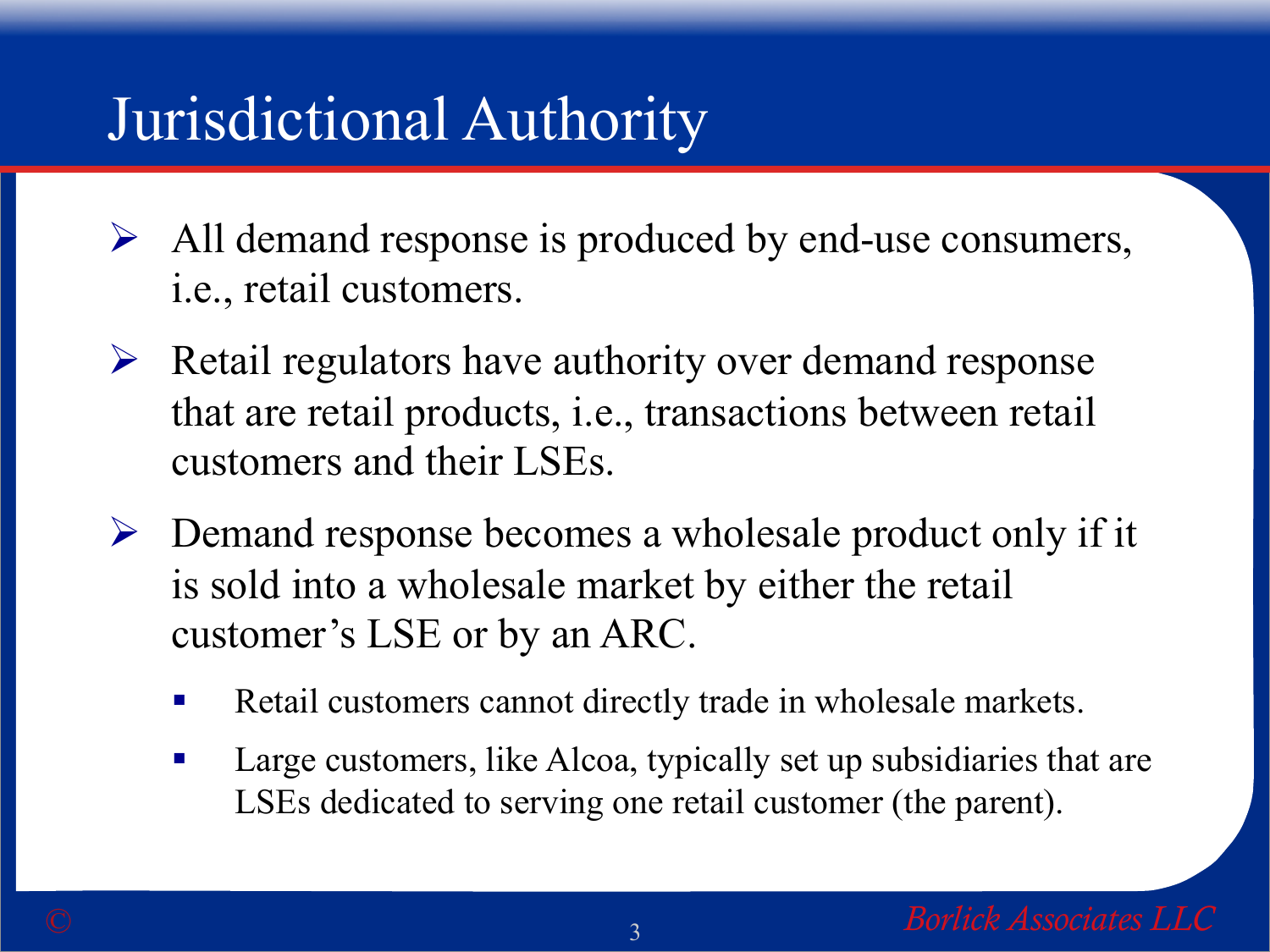# Jurisdictional Authority

- $\triangleright$  Retail regulators cede jurisdiction to FERC when demand response becomes a wholesale market product.
- $\triangleright$  However, retail regulators control which forms of demand response become wholesale market products, and under what conditions, because:
	- § they regulate the demand response provider's LSE
	- they decide whether ARCs can participate in their jurisdictions and what rules the ARCs must follow.
- $\triangleright$  Thus, retail regulators have ultimate authority over demand response because they can prohibit (or reverse) its conversion into wholesale products at any time.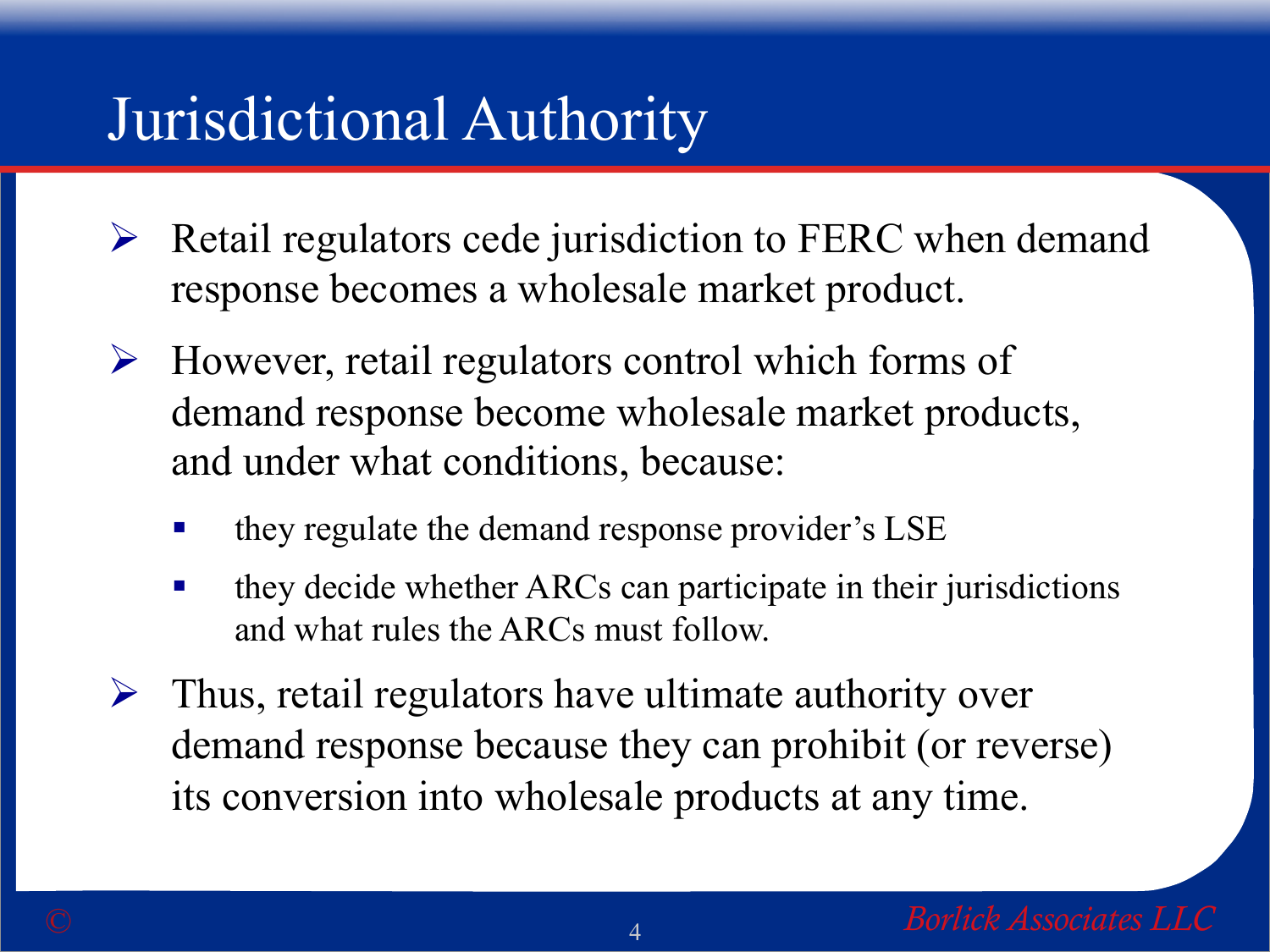# Types of Demand Response

 $\triangleright$  Demand response (DR) is defined as a reduction in electric energy consumption in response to an energy price increase or to an incentive payment.

 $\triangleright$  DR can provide three different physical services:

- Economic DR (reducing load in response to the energy price)
- Reliability DR (interrupting load when supply is scarce)
- § Ancillary Services DR (contingency reserve and regulation).
- $\triangleright$  The key difference between a wholesale or retail product is that the former must be centrally coordinated, whereas the latter does not.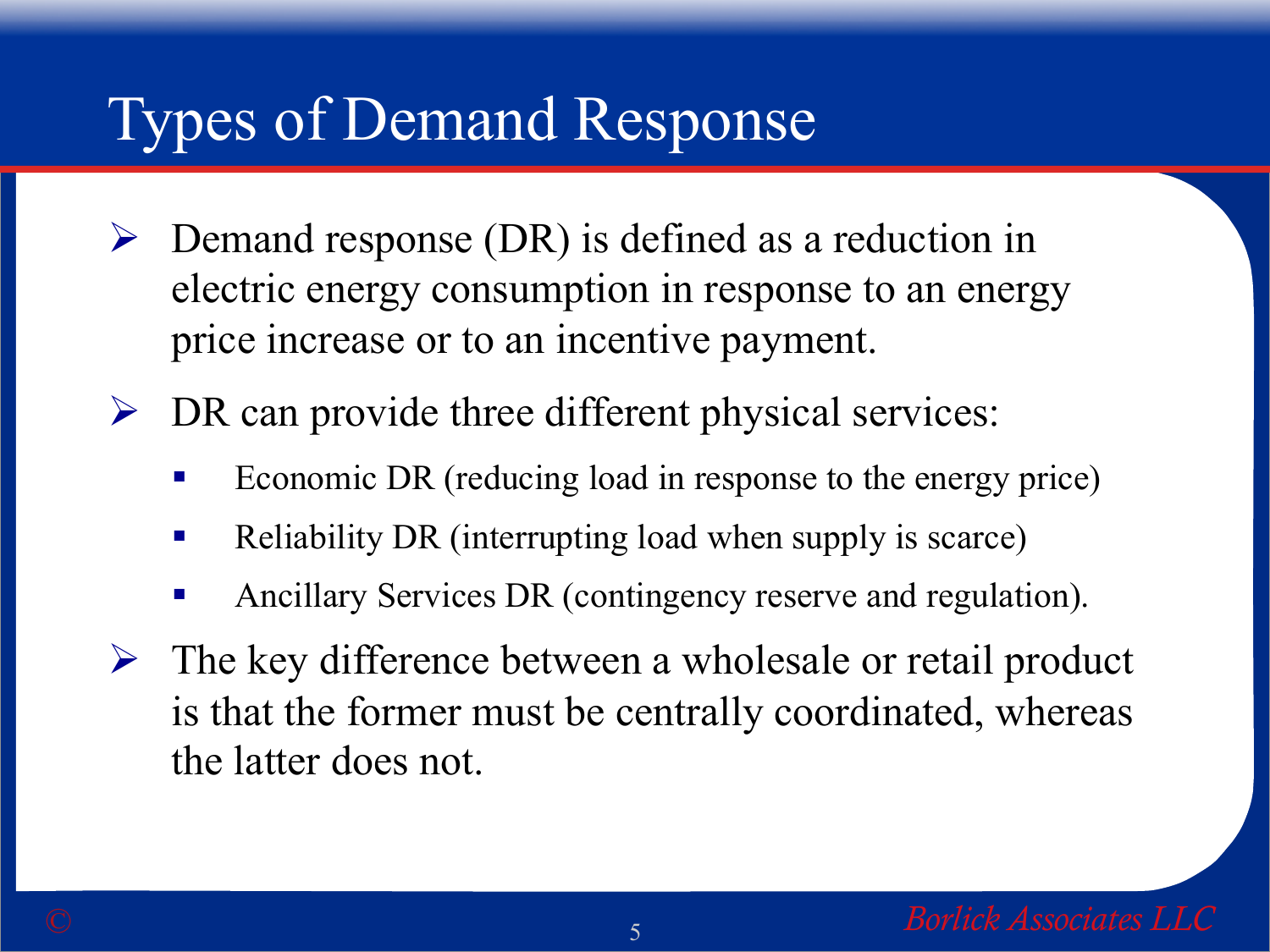- $\triangleright$  Economic demand response is inherently a retail product because it can be coordinated solely by energy market price signals.
- $\triangleright$  This can occur either through:
	- retail tariffs that include real-time pricing
	- LSEs that selectively interrupt their customers' loads based on wholesale energy market prices.
- $\triangleright$  Economic demand response becomes a wholesale product when it is resold into the wholesale market by a retail customer's LSE or by an ARC.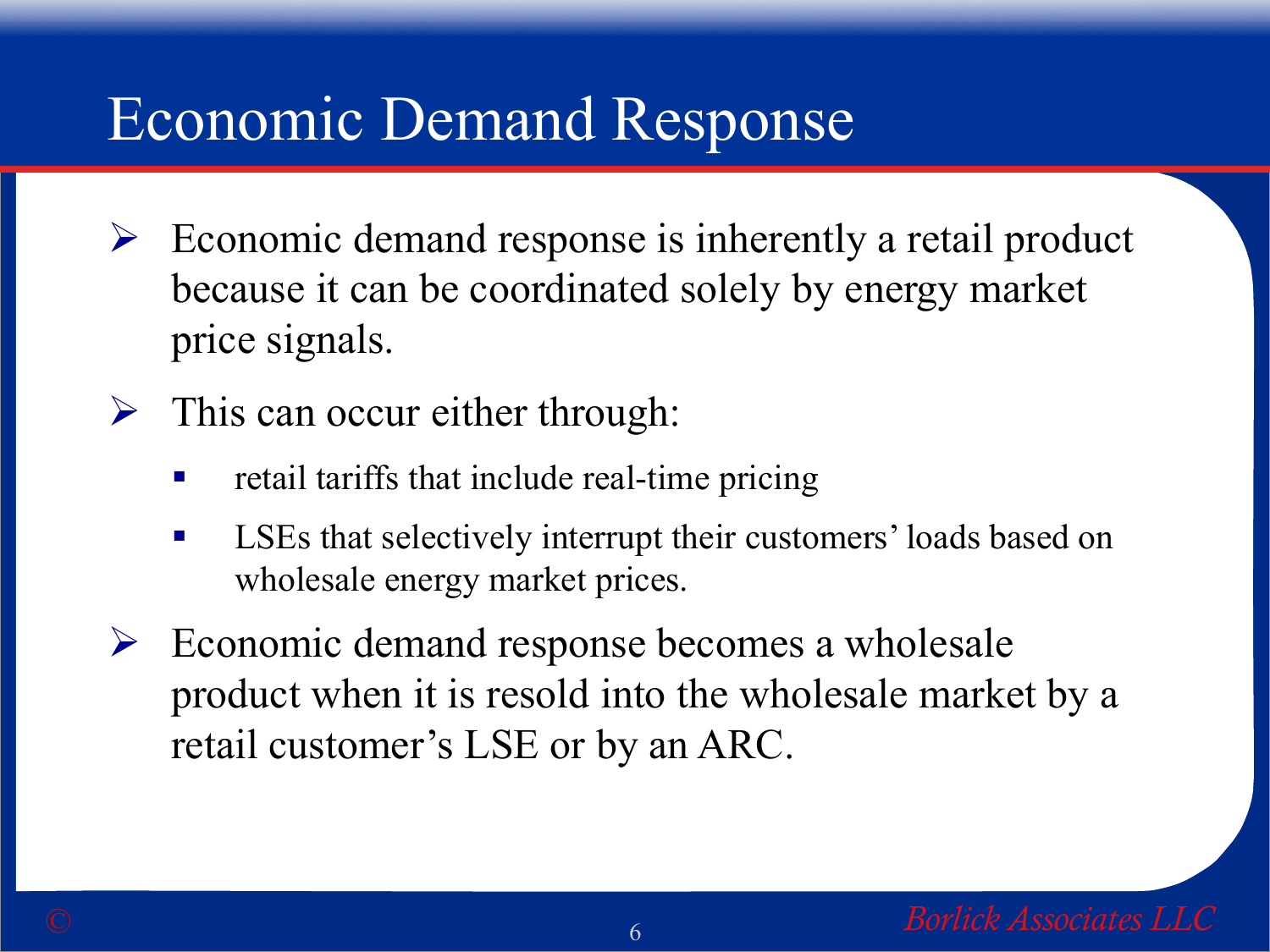- $\triangleright$  Retaining economic demand response as a retail product offers advantages over converting it to a wholesale product because:
	- it avoids the marketing and administrative costs that ARCs introduce
	- it avoids the need for "measurement and verification" protocols along with the associated costs, gaming potential and disputes over compliance
	- it allows symmetric application to both times of low energy prices (when consumption should be encouraged) as well as high energy prices (when consumption should be discouraged).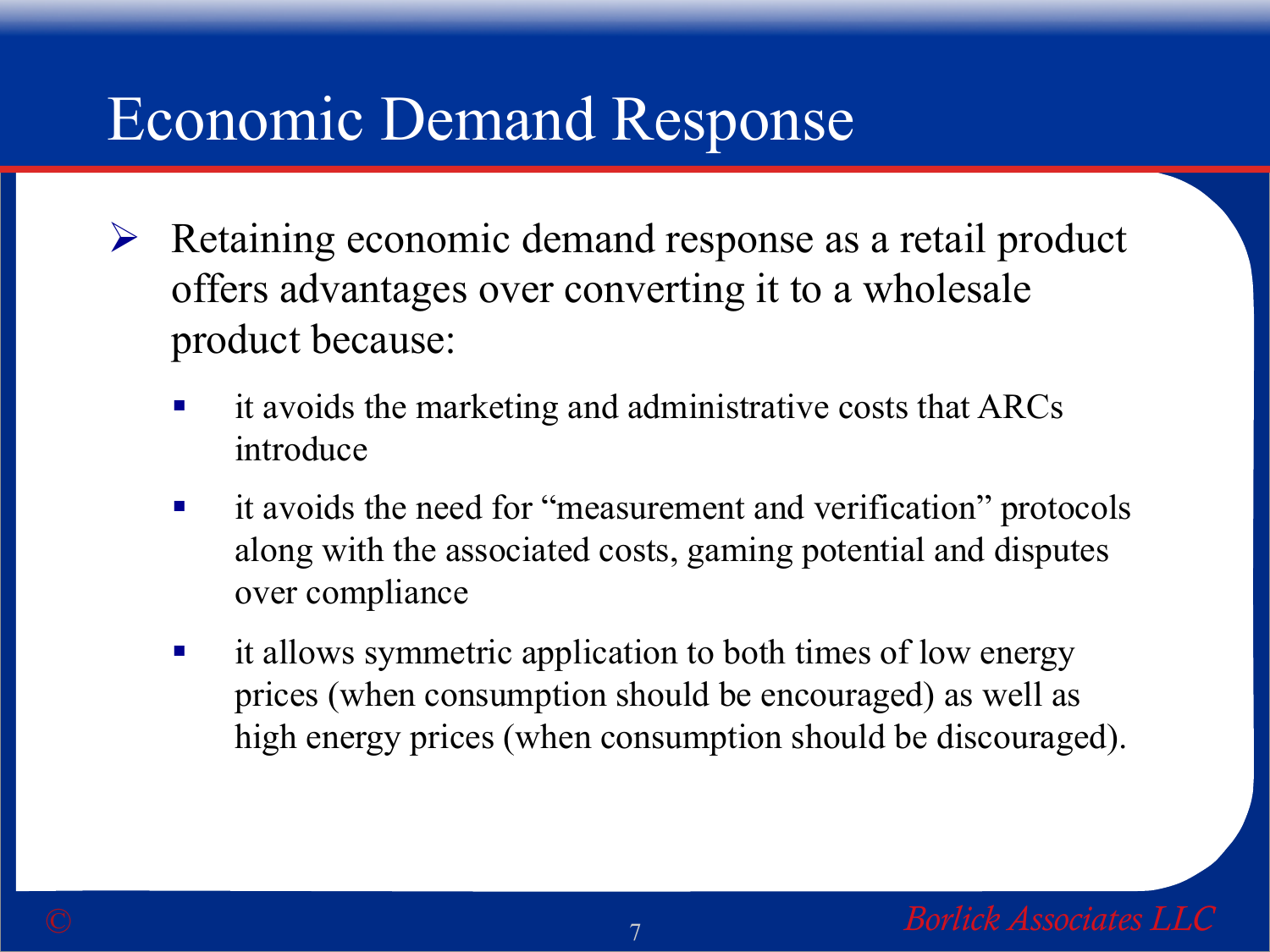- $\triangleright$  FERC Order 745 introduced an obstacle to retail economic demand response programs by overcompensating demand response sold through ARCs.
	- ISOs must pay ARCs full LMP with no reduction for the savings to retail customers from avoiding payment under their tariffs.
- $\triangleright$  Retail customers will generally prefer selling demand response through an ARC, rather than to their LSEs.
	- The LSE can only pay its customer up to (LMP tariff price).
	- **•** In contrast, a customer selling to an ARC will receive  $LMP F$ (where F is the ARC's fee) and will also avoid paying its LSE the marginal price in its retail tariff ("G").
	- Thus, the customer will sell to the ARC if  $G > F$ .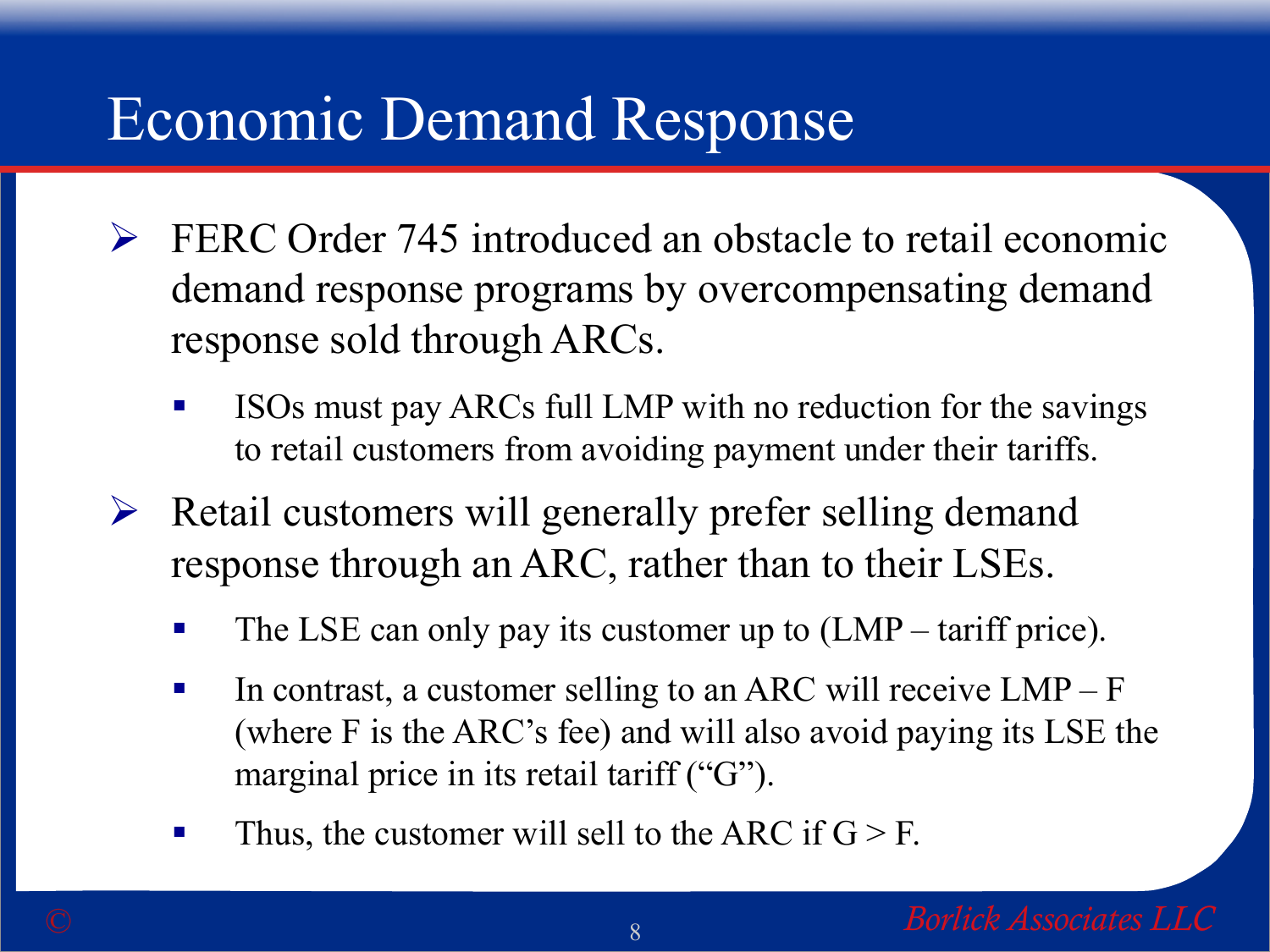#### **NUMERIC EXAMPLE**

- $\triangleright$  For a large C&I customer taking power at a high voltage,  $G \cong LMP$ , which will always exceed F (since  $F \cong .2 * LMP$ )
- $\triangleright$  For a small residential customer served by Pepco MD in August 2011,  $G \cong $140/MWh$ , whereas Pepco zonal LMPs ranged from \$21 to \$149/MWh.
- $\triangleright$  Thus, both large C&I customers and small residential customers will almost certainly prefer selling economic demand response to ARCs rather than to their own LSEs.
	- Selling to the LSE becomes attractive only if  $.2*F > G$ , i.e., if the zonal LMP exceeds *\$745/MWh*.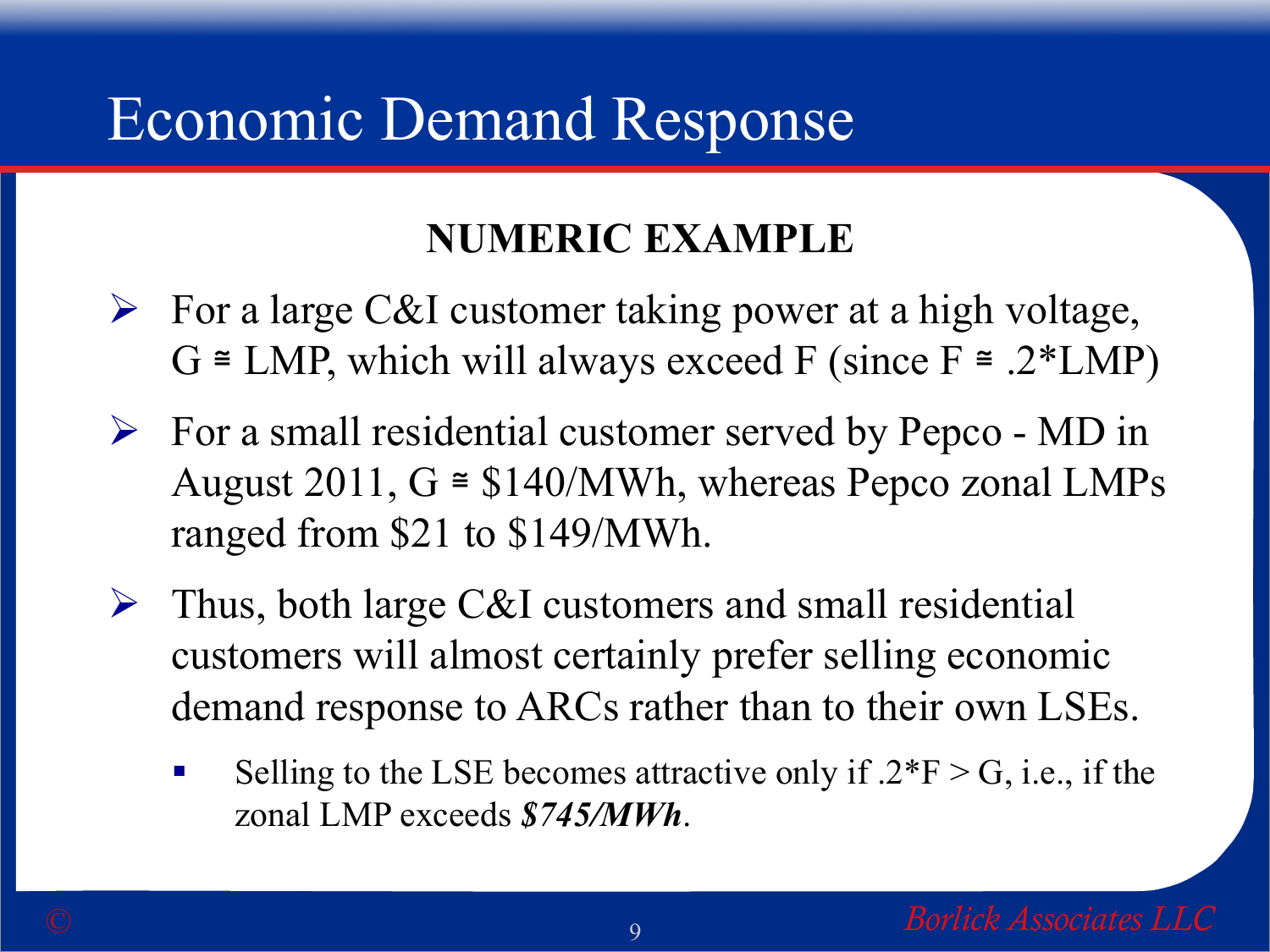Pepco-MD Residential Marginal Tariff Price vs. LMPs



© 10 *Borlick Associates LLC*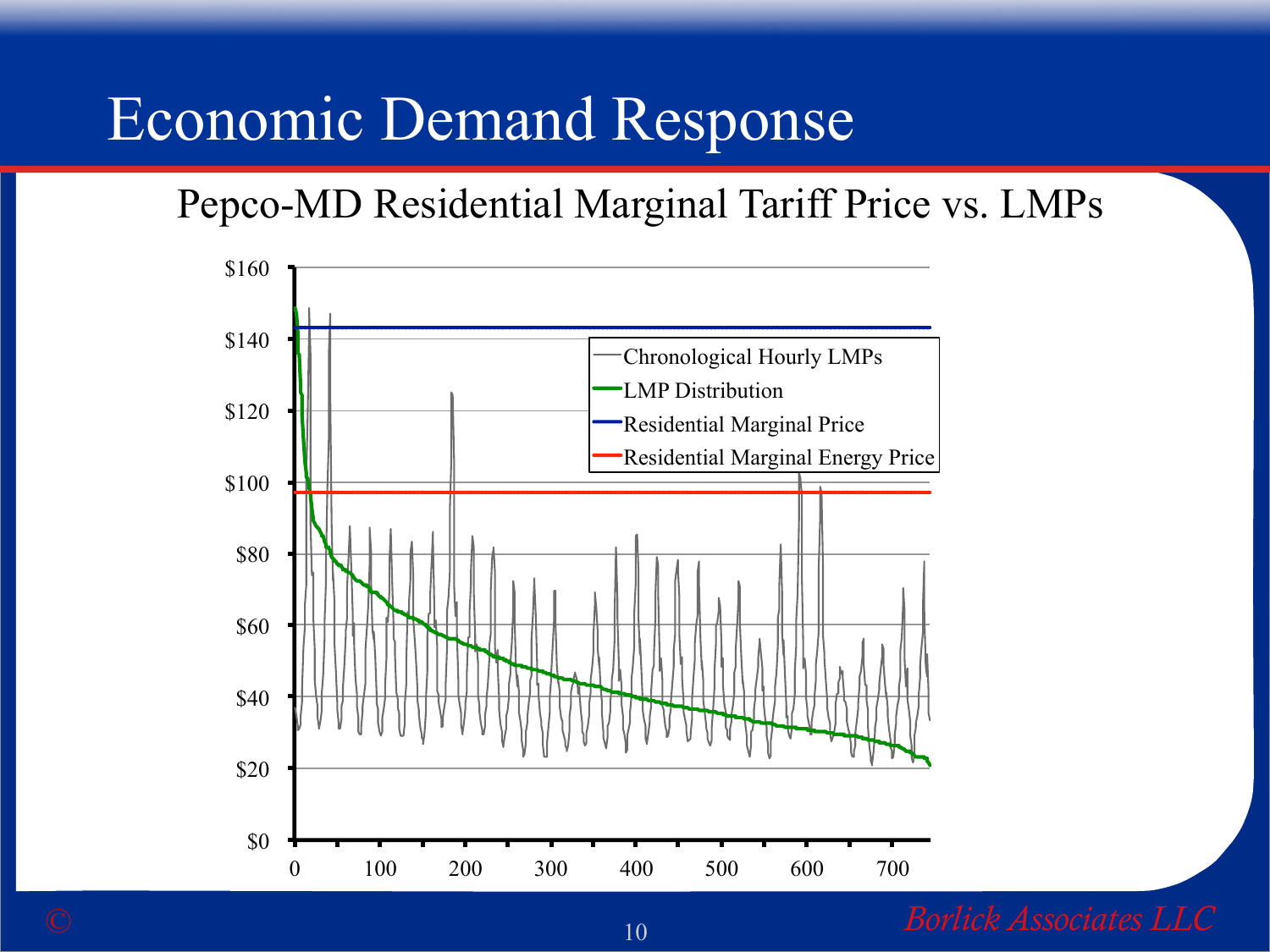- $\triangleright$  If ARCs were paid the efficient price of LMP G for economic demand response it is unlikely that they could compete with retail economic demand response programs employing dynamic rates.
	- LSEs would not the marketing and M&V costs that ARCs do, thus could pass these savings on to their customers.
- $\triangleright$  Nonetheless, ARCs would still play a role in providing capacity and ancillary services as these demand response products are not subsidized.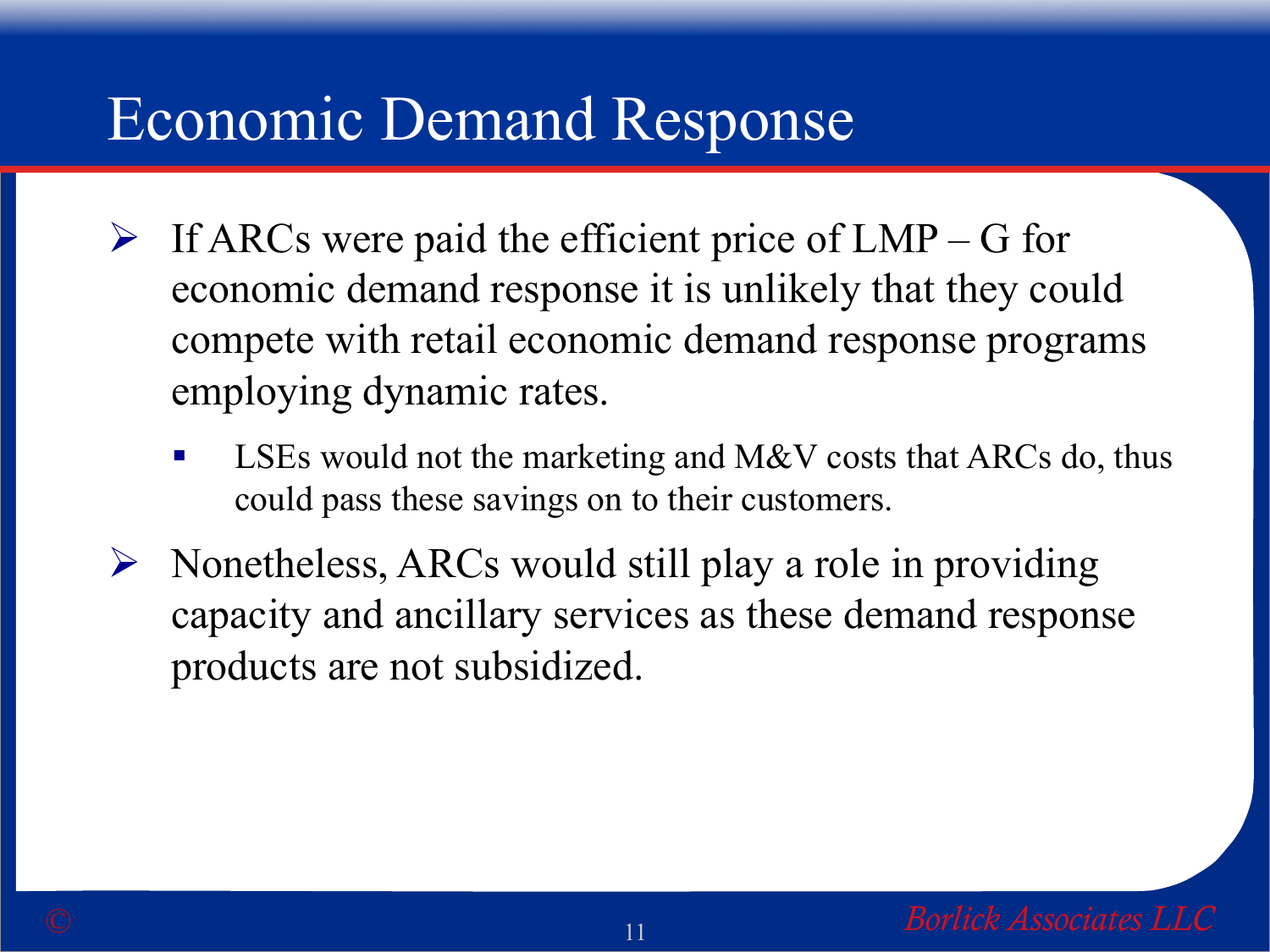- $\triangleright$  Capacity markets require centralized coordination; therefore reliability demand response is a wholesale product.
- $\triangleright$  Retail customers that commit to reducing load during emergency events may sell those commitments to their LSEs or to the capacity market through ARCs.
- $\triangleright$  ARC participation offers several advantages:
	- **•** prevents LSEs from undercompensating their customers, thereby stimulating more demand response
	- Overcomes LSE disincentives to substituting demand response for "iron in the ground"
	- ARCs can diversify across LSE serve areas (portfolio effect).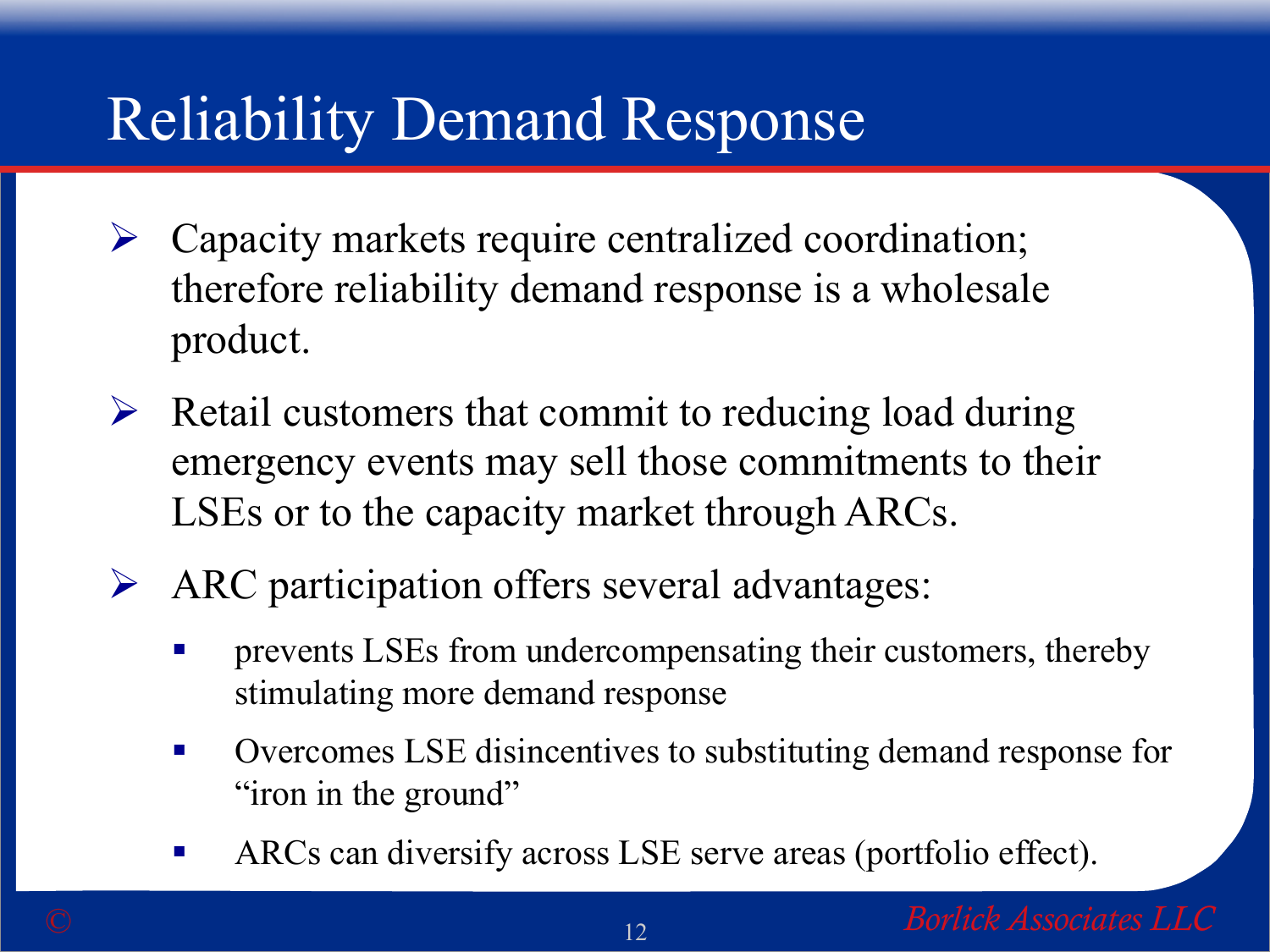- $\triangleright$  PJM is proposing to allow LSEs (or ARCs) to claim capacity credit for Price Response Demand (PRD) if:
	- the LSE subjects a subset of customers to dynamic energy prices
	- $\blacksquare$  the LSE submits a reasonable estimate of the load reduction that will occur when the LSE's zonal LMP reaches \$1,000/MWh
	- the LSE agrees to achieve that load reduction through involuntary interruptions if customer price response is less than estimated.
- $\triangleright$  Because PRD is a product created by the LSE, its retail regulator must authorize and oversee its creation.
- Ø However, once PRD is offered into a wholesale capacity market it becomes a wholesale product subject to FERC jurisdiction.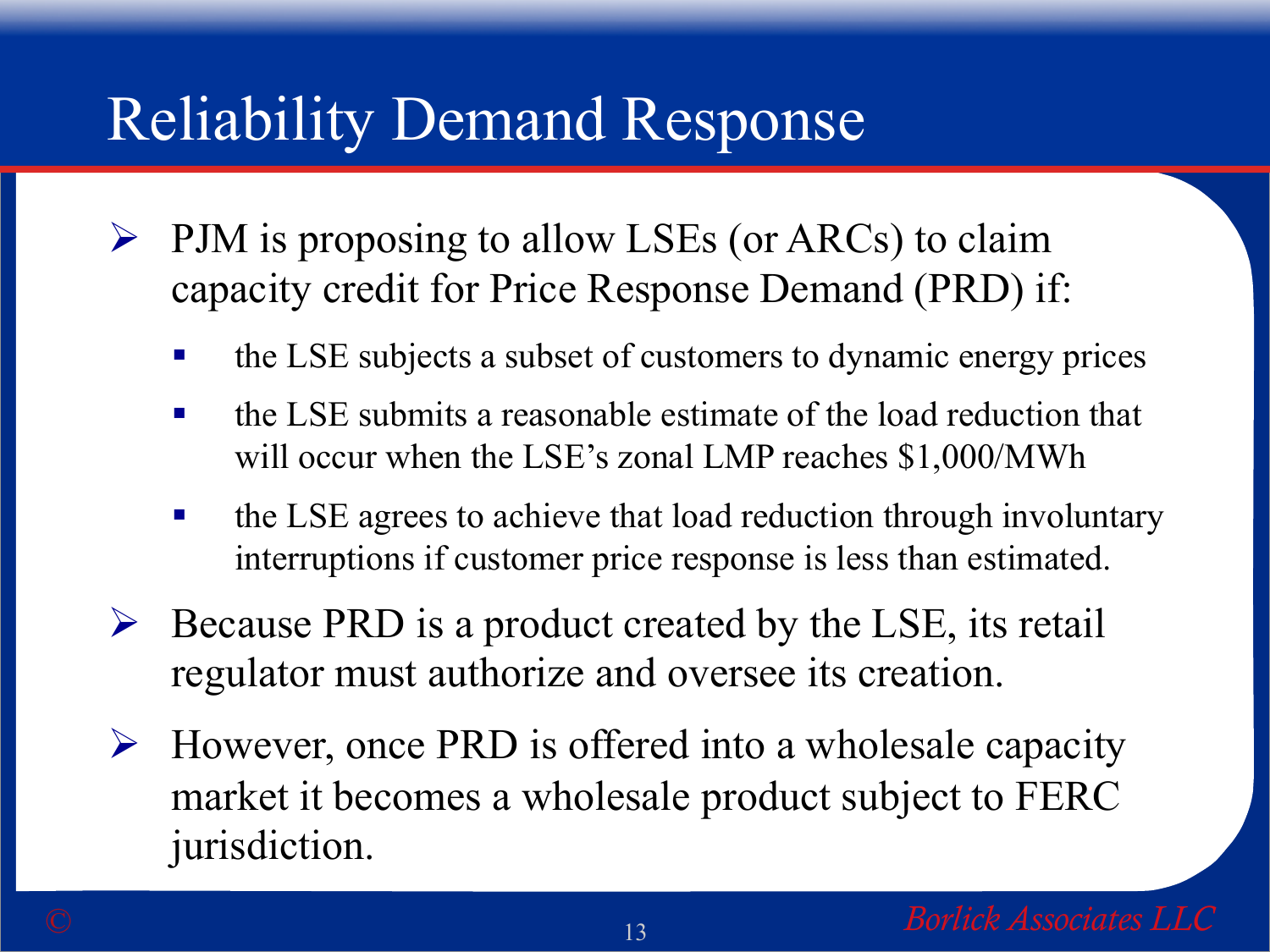- $\triangleright$  Capacity markets are not necessary to achieve power system resource adequacy; energy-only markets successfully operate today (e.g., ERCOT and Alberta).
- $\triangleright$  Energy-only markets achieve resource adequacy by allowing energy prices to rise sufficiently above the marginal cost of a new peaking generator to allow the generator to fully recover its costs and earn a fair profit.
- $\triangleright$  Transitioning to energy-only markets requires:
	- demand response to compete with supply for capacity credit
	- energy prices to be set by the demand side during times of supply scarcity (i.e., "scarcity pricing")
	- PRD to moderate price spikes (for customer/regulator acceptance).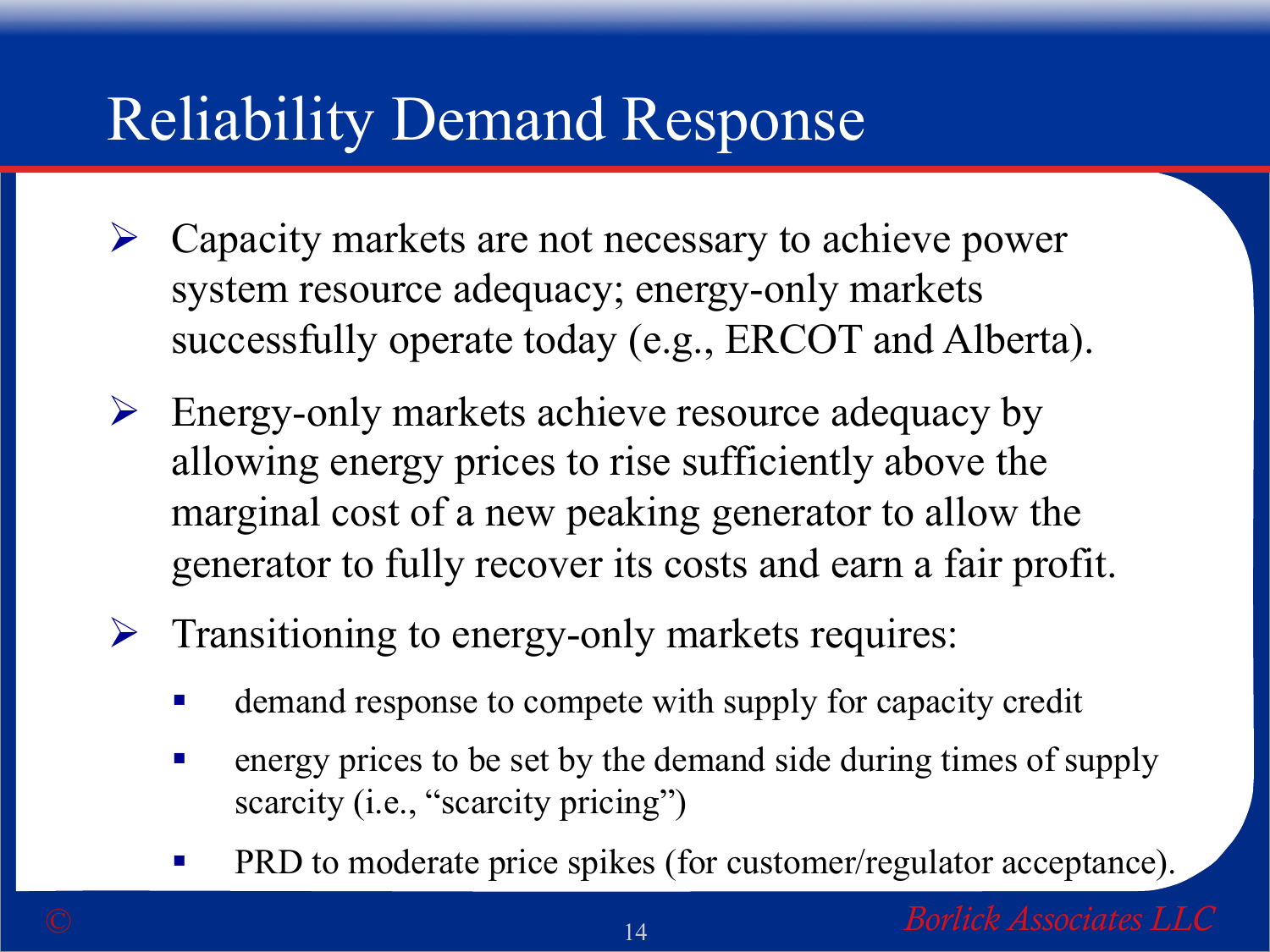- $\triangleright$  The transition to energy-only markets is very likely.
	- The first prerequisite has largely been achieved for large customers
	- The second two are in the pipeline
	- The necessary PRD may already be achievable through dynamic rates without installing smart meters because most large C&I customers already have interval meters.
- $\triangleright$  Since energy-only markets substitute retail economic demand response for capacity resources they also supplant FERC jurisdiction.
- $\triangleright$  Energy-only markets empower retail customers to directly determine how much resource adequacy each wants, thereby obviating the need for centrally planned requirements.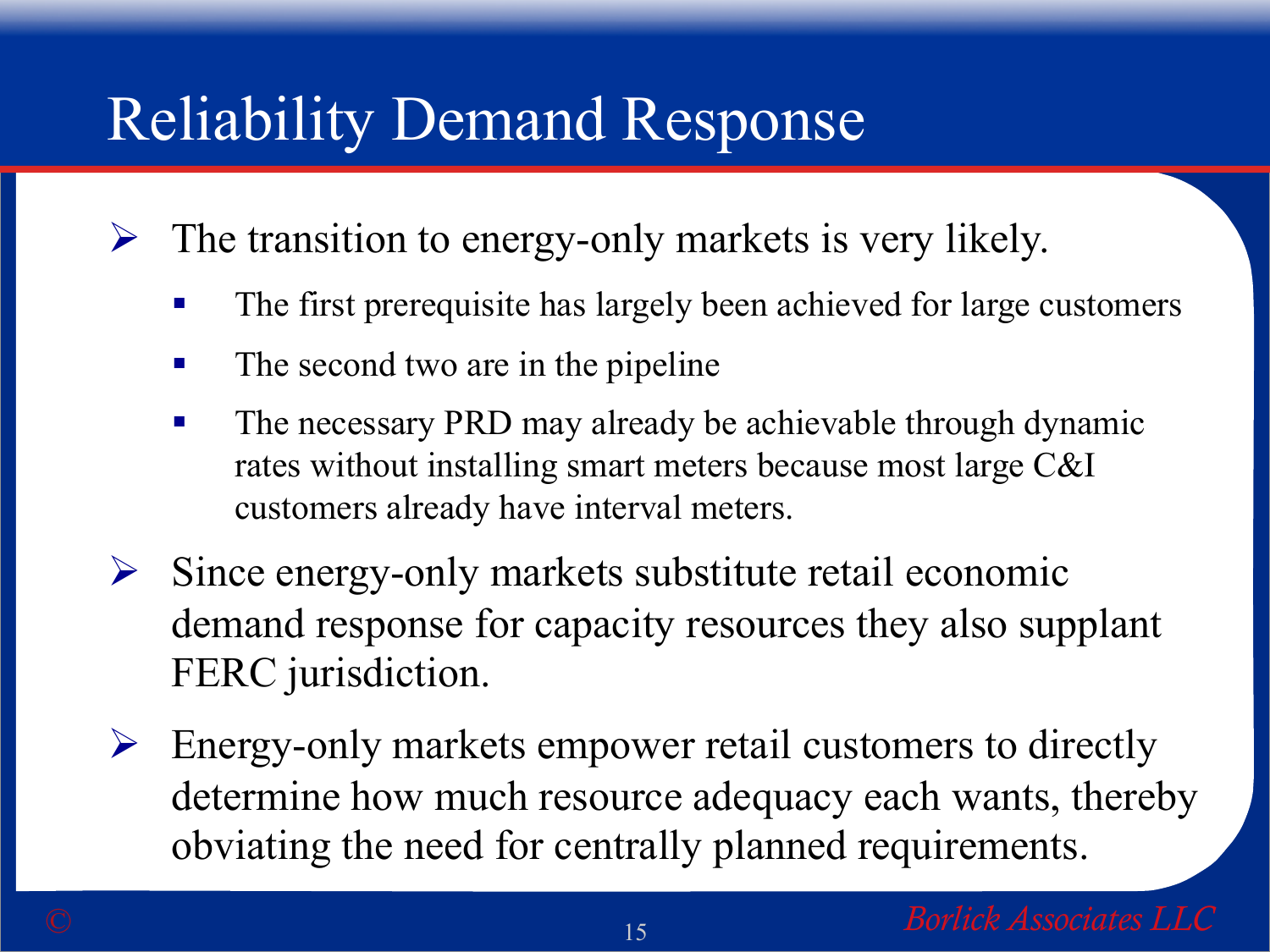# Ancillary Services Demand Response

- $\triangleright$  As mentioned earlier, demand response currently provides two types of ancillary services:
	- Regulation (i.e., compensating for minute-to-minute random variations in demand and supply)
	- Contingency Reserves (i.e., customer loads standing by to curtail within 10 minutes if a large generator or transmission line feeding energy to the system suddenly fails).
- $\triangleright$  Both of these services require central coordination, thus are wholesale market products.
	- While it might be possible for each LSE to self-provide these services, it would not be cost-efficient to do so.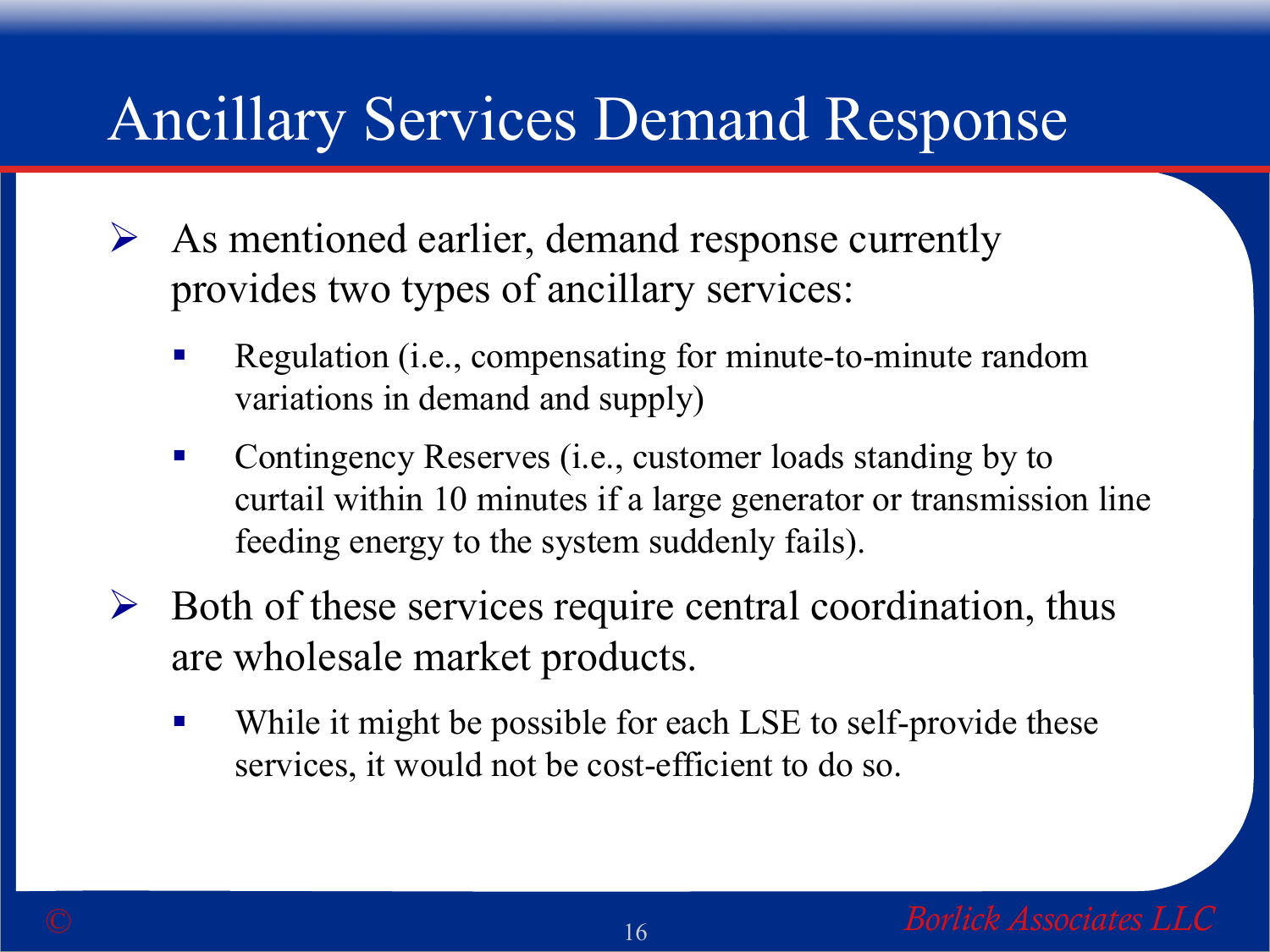# Conclusions

- $\triangleright$  There is, and will remain a significant role for retail regulators in the development and oversight of demand response.
- $\triangleright$  This role will further increase in the future when energyonly markets emerge and (if) FERC Order 745 is overturned.
- $\triangleright$  Nonetheless, the coordination between retail regulators and the FERC will still be needed to maximize the value of demand response to retail customers.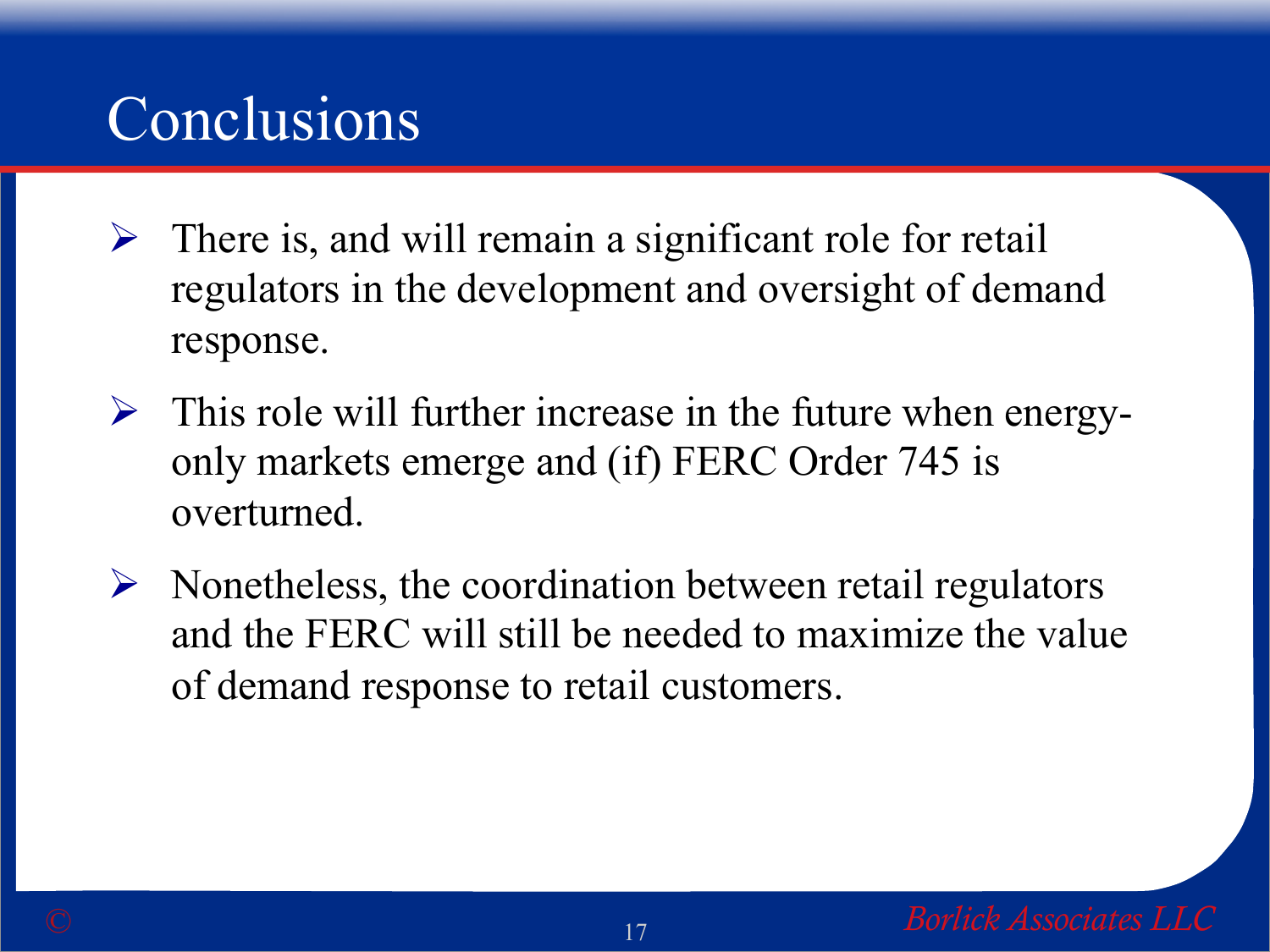



OF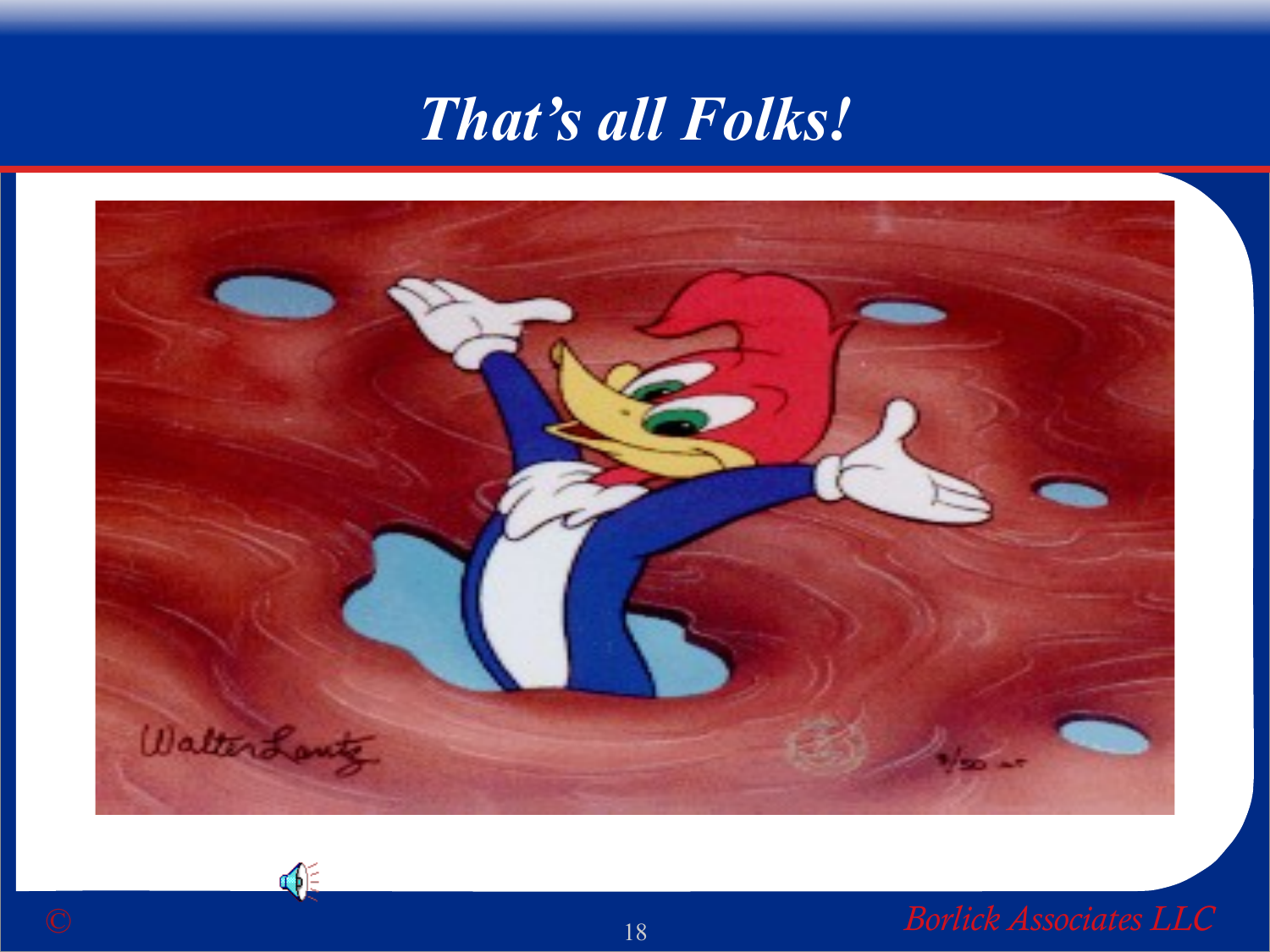#### Contact Information

Borlick Associates LLC *Providing Counsel in Energy Economics*

Robert L. Borlick 6659 Hillandale Road Bethesda, MD 20815 1.202.256.2633 1.301.951.5890 *fax* rborlick@borlick.com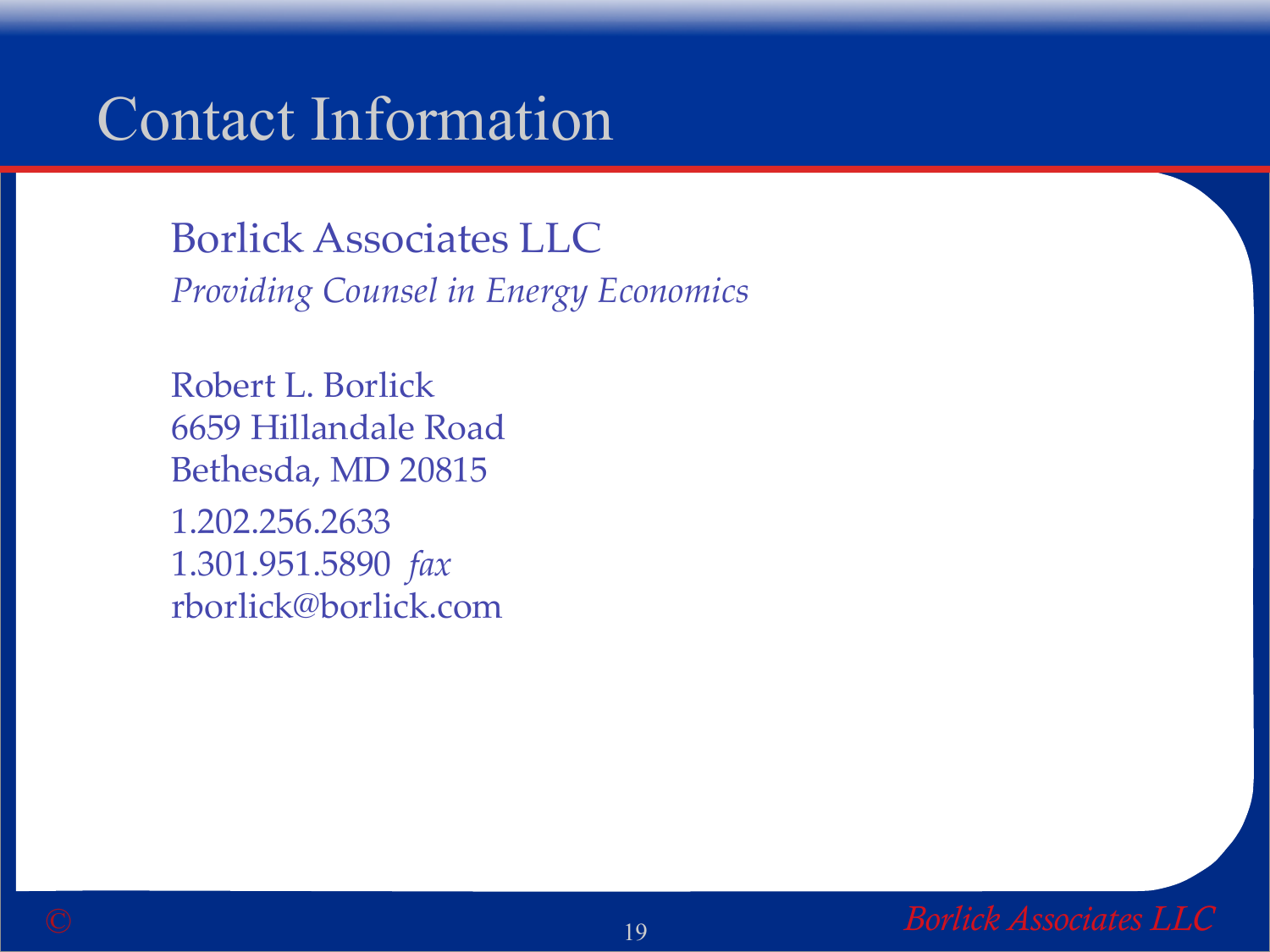- $\triangleright$  Transitioning to energy-only markets requires demand response to be substituted for generating capacity until building new peaking generators is justified solely by the revenues earned from energy and ancillary services sales.
- $\triangleright$  When that condition is fulfilled capacity payments will no longer be needed.
- $\triangleright$  This condition will produce the optimal levels of generation *and DR resources* because both will be equally supported by the same energy and ancillary service prices.
- $\triangleright$  Let's examine how it might work in the SWMAAC region of PJM, predominately served by BG&E and Pepco.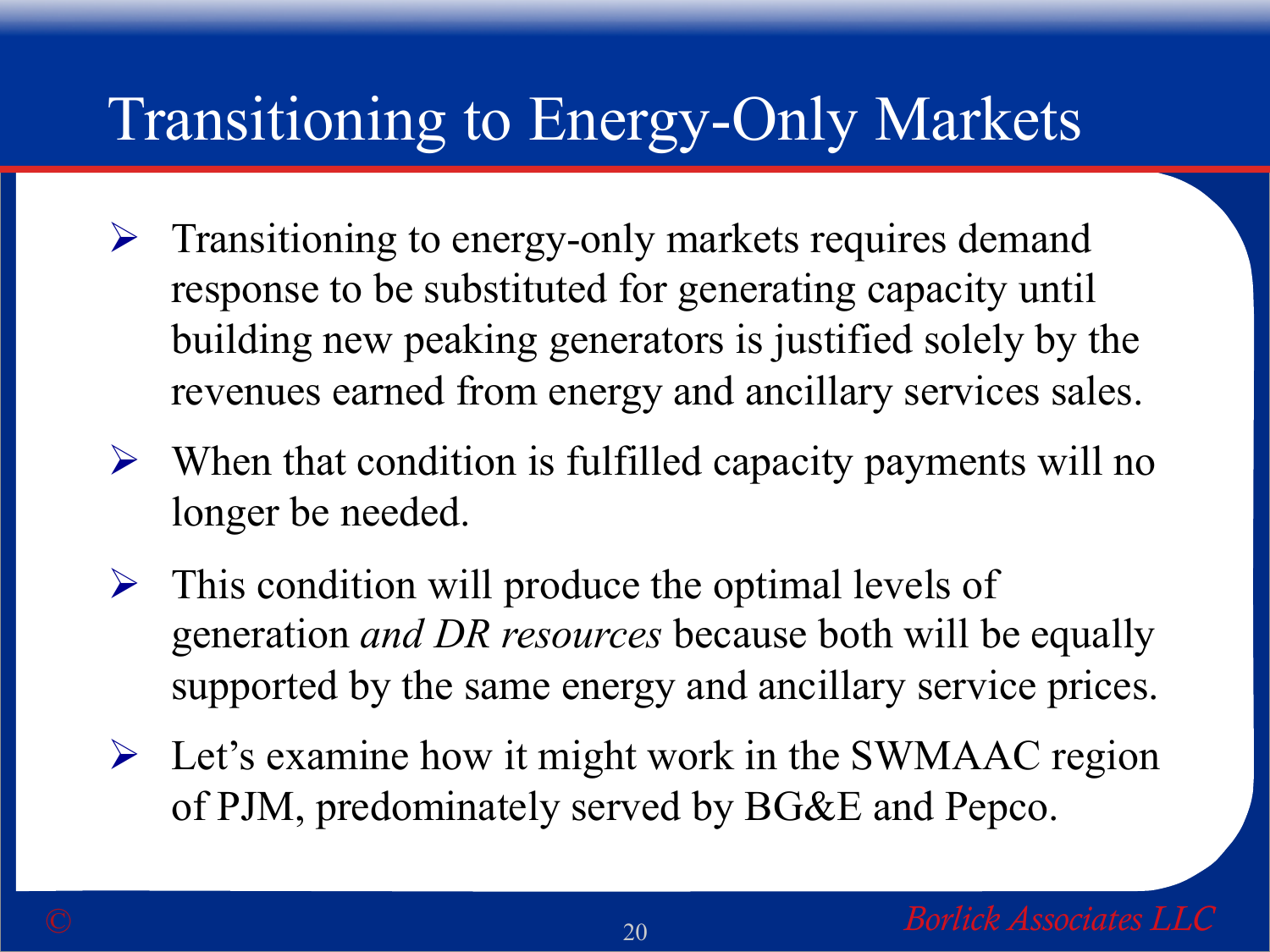2010 SWMAAC Load Duration Curves



#### © 21 *Borlick Associates LLC*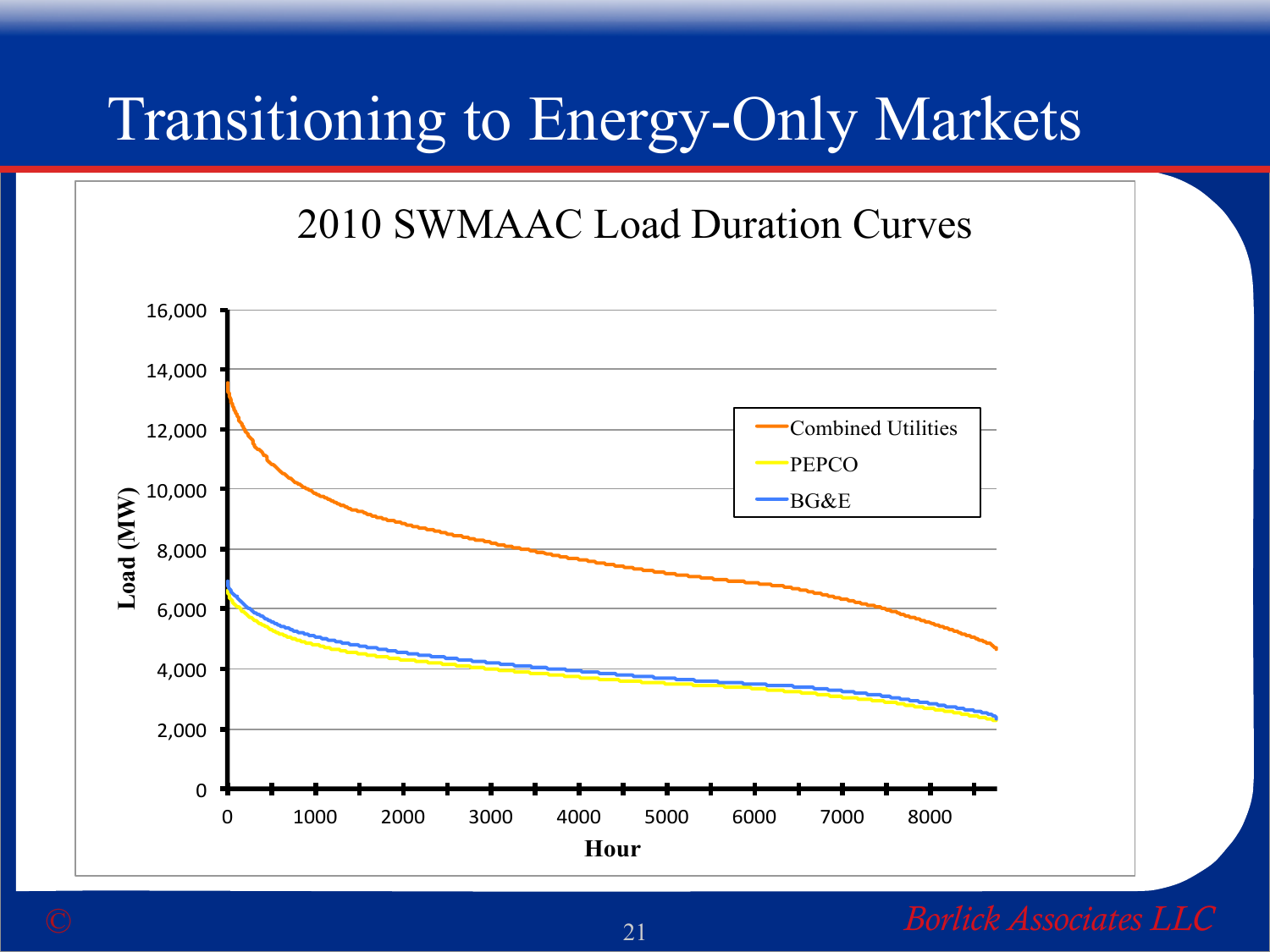- $\triangleright$  Consider three levels of peak load reduction in SWMAAC: 10, 15 and 20 percent.
- $\triangleright$  For each level the LMP required to achieve the desired peak load reduction can be "discovered" through the following method:
	- calculate the LMP needed to shave the peak by a chosen reduction level based on Pepco and BG&E 2010 retail tariffs and assumed price elasticities of customer classes
	- determine the energy rents that a new natural gas-fired combustion turbine would have earned in 2010
	- repeat for the other two peak reduction levels.
- The next figure presents the results of these calculations.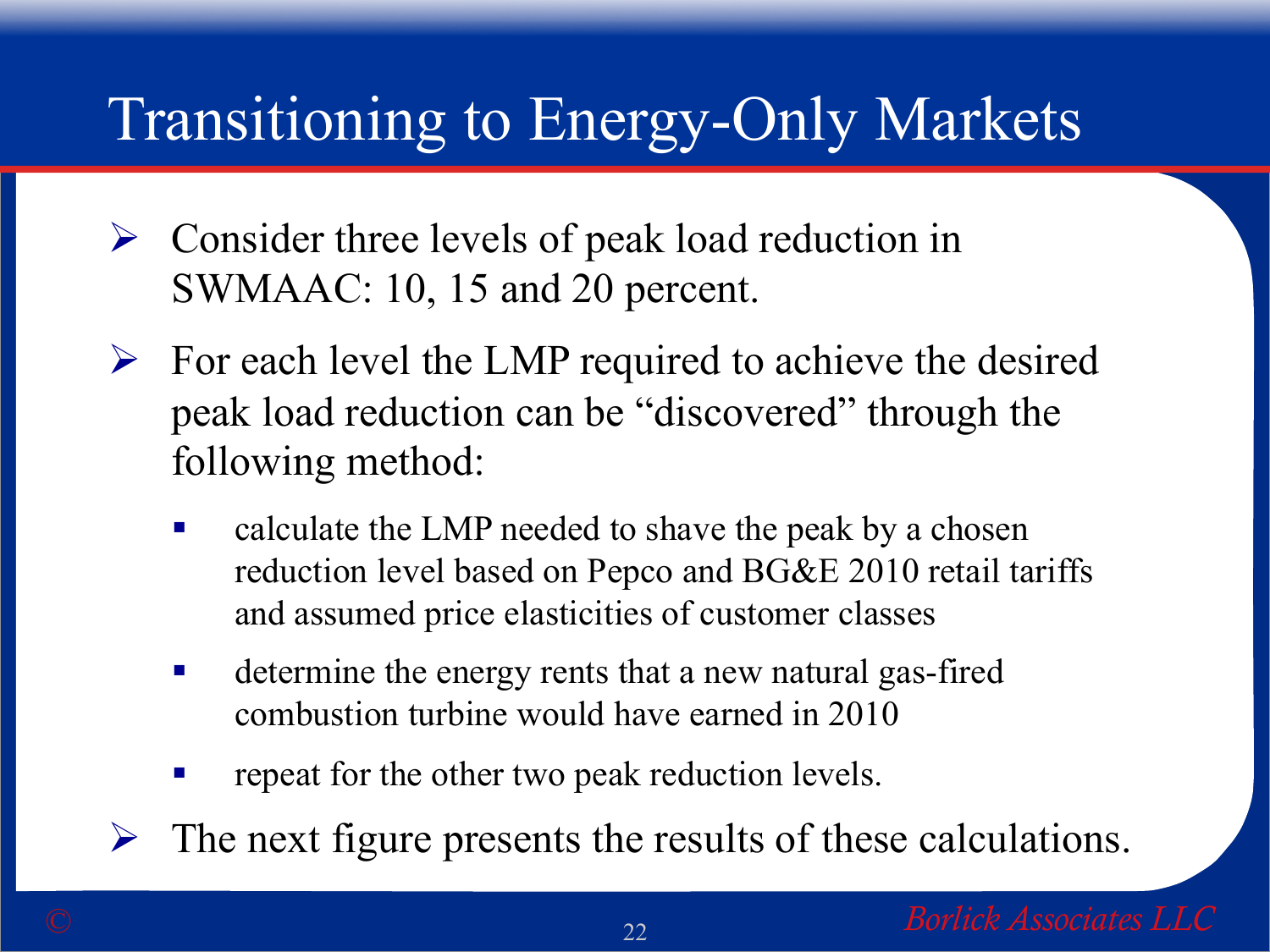LMPs Required for Three Levels of Peak Reduction